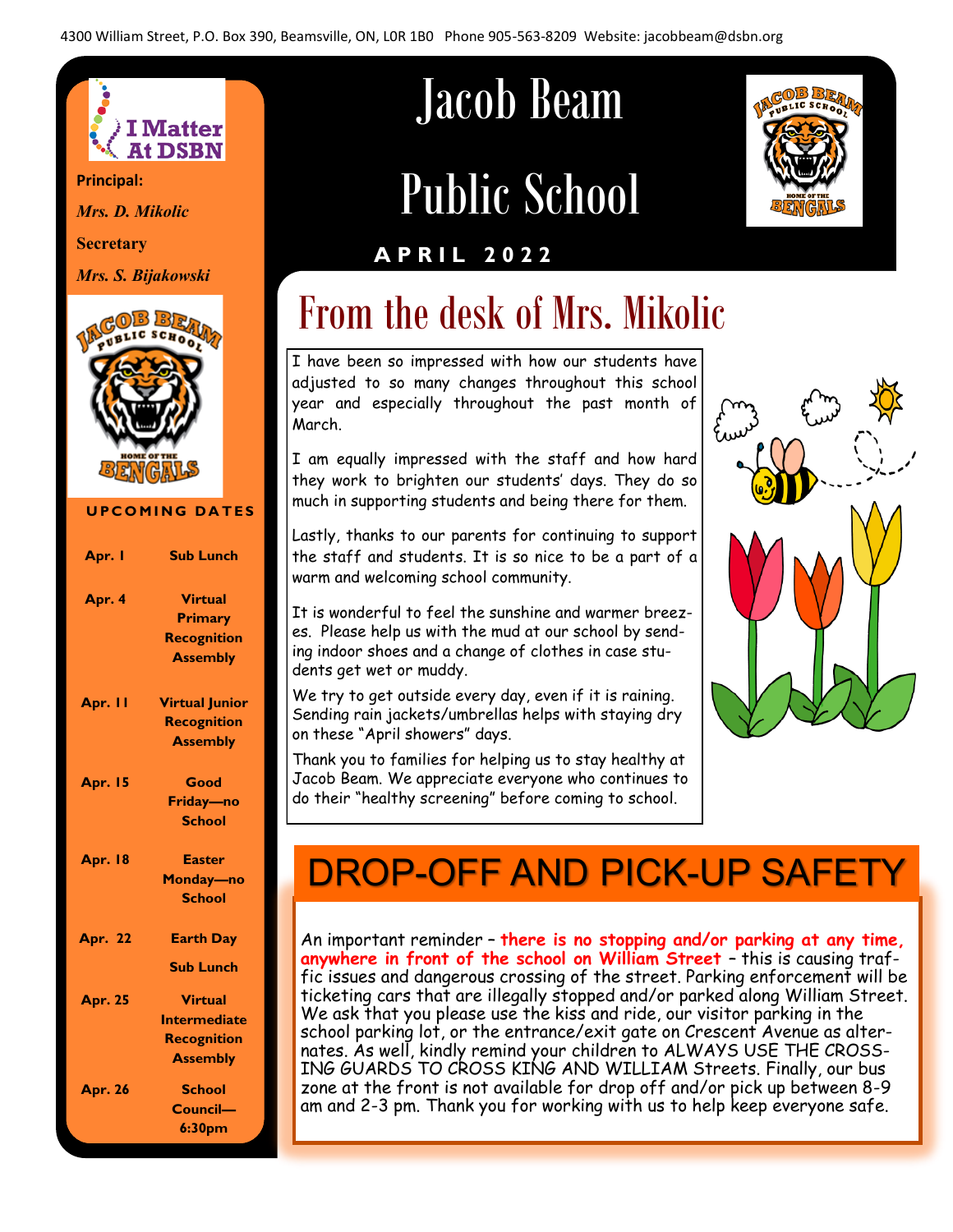# PLANNING FOR THE 2022/2023 SCHOOL YEAR

In order to assist us with making the best decisions possible with respect to class organization and student placements for Jacob Beam Public School for the 2022/2023 school year, we would appreciate if you would let the office know if your family is planning to move in the next few months. Providing us with this information in the spring will also facilitate transportation arrangements for September. We thank you in advance for keeping us informed! School and classroom organization begins at the end of April so sharing this information with us now is very helpful for our planning for next year!

We can assure you that safety protocols will be in place in September 2022 as directed by Niagara Region Public Health and the Ministry of Education.

The best place for students to learn is in-person, in their classrooms with their teachers and their peers. We look forward to sharing updates with you in the coming months.

### SCHOOL COUNCIL

Our next meeting is Tuesday, April 26th at 6:30 p.m. on MS Teams Please email jac@dsbn.org if you would like to join us!

# EARTH DAY—APRIL 22, 2022

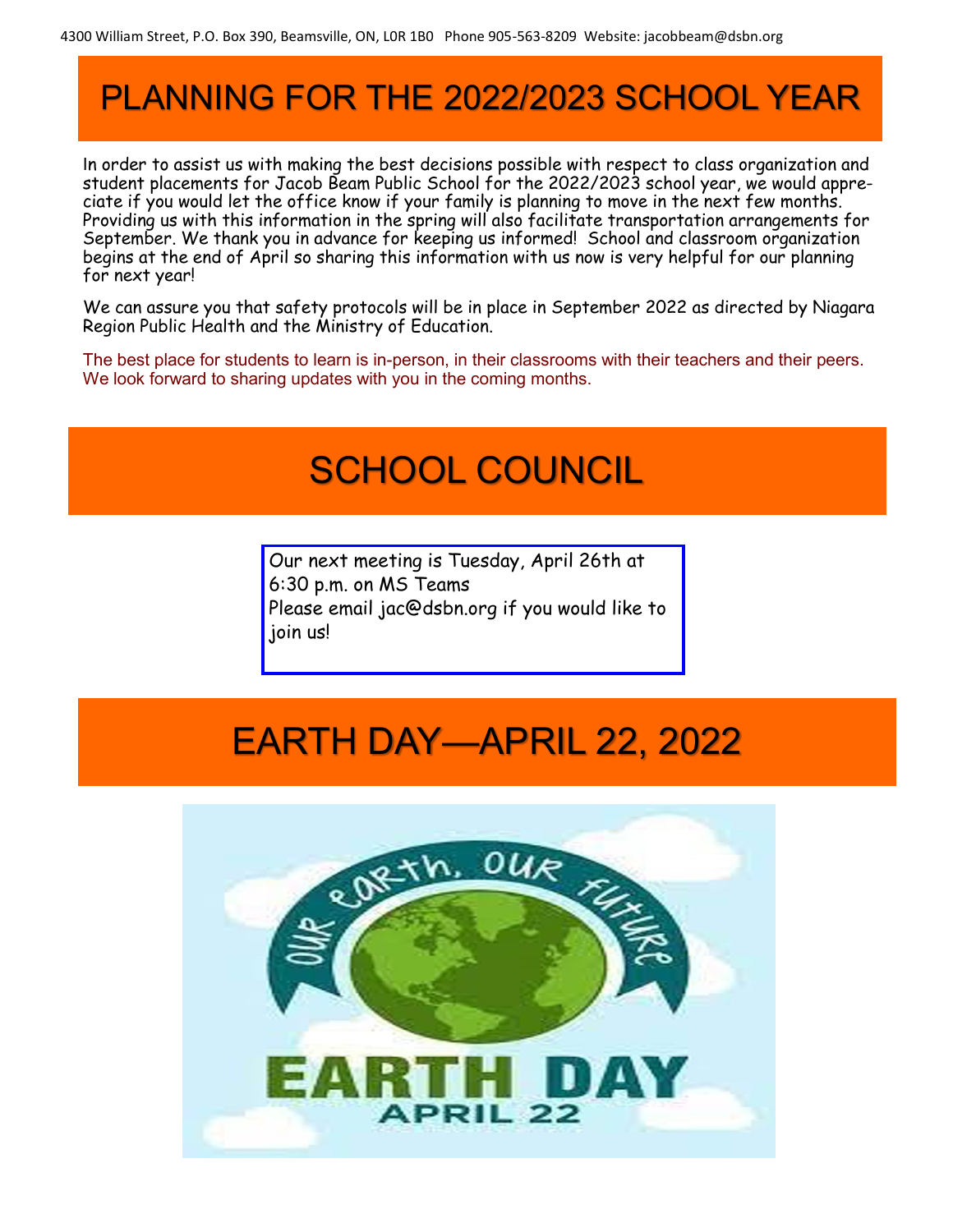# SPRING INTO SPRING—WALK TO SCHOOL DAY

Leave your car at home and choose an active trip to school. If you ride a bus, take part by walking to your bus stop. If you must travel by car, consider parking a few blocks away so you can walk part of the trip.

Students can wear green to celebrate Spring. Don't forget to dig out your umbrella and rain boots so you can walk whatever the weather.

*Embrace the rain with us on your walk to school. □ Post a photo showing off your umbrella and tag your photo entry with #EmbraceRain #ActiveSchoolTravel*

Walking and rolling to school is a great way to be kind to the environment and our bodies and have fun. We hope you'll join us by walking, biking or bussing to school on <date>!

#### **If you combine your walk with Earth Day consider adding the following message:**

Celebrate Earth Day on April 22 by cleaning your commute.

Reducing vehicle use is one of the most important things you can do to reduce the risk of climate change. Pledge to make every day earth day and reduce your carbon footprint by walking, biking or taking your bus to school.



# SUB LUNCH

Our next sub lunch will be on Friday, April 22. Orders can be placed through School Cash Online by midnight on Sunday, April 17.

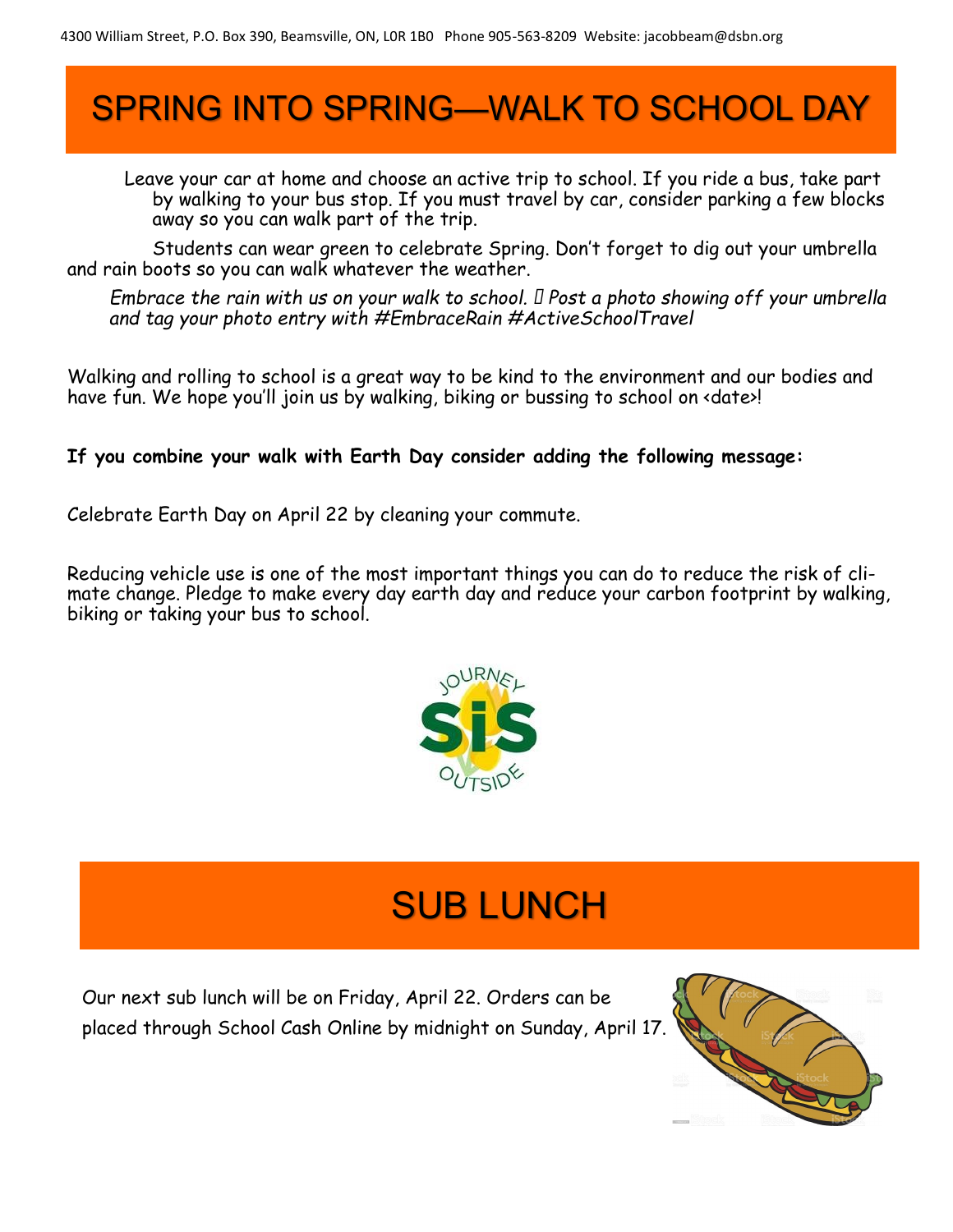# **Niagara Region Public Health School Health Newsletter**

#### **April is Oral Health Month!**

Drink water instead of sugary drinks, including pop, sports drinks and juice

Avoid sticky snacks like fruit gummies that can get stuck in the grooves of your teeth

Sweet snacks are best served at the end of a meal while there is plenty of saliva in your mouth to help wash sugars away

Public Health's dental clinics are open for in person appointments and [virtual dental services.](https://vue.comm100.com/visitorside/html/chatwindow.a57aa7fc5a9011c2fc9bf96df68b92ac8a00f104.html?siteId=232657&planId=545) Morning, afternoon and evening [appointments](https://www.niagararegion.ca/living/health_wellness/dental/dentalclinics.aspx) are available.

If your child is in need of dental coverage, our dental staff can help families access [FREE dental care](https://www.niagararegion.ca/living/health_wellness/dental/treatment-options-for-children.aspx)

If your child is experiencing dental pain or discomfort, please call the Dental Health Line at 905-688-8248 or 1-888-505- 6074 ext. 7399 or connect with our **[Dental Team](https://www.niagararegion.ca/living/health_wellness/dental/contact.aspx)** 

#### **Puberty Information – Parents of Grade 5 & 6 students**

During the month of April and May, teachers may start addressing topics under Ontario's 'Human Development and Sexual Health' curriculum. To help support parents in answering questions around puberty, check out the Facebook [puberty infor](https://www.facebook.com/niagaraparents/videos/169690495161119)[mation session](https://www.facebook.com/niagaraparents/videos/169690495161119) delivered by School Health Nurses Austin & Ashley.

#### **Head safety – for bikes and other wheels**

With warmer weather around the corner, more students will be outdoors taking part in spring activities, such as biking, skate boarding or roller blading. A [properly fitted and cor](https://parachute.ca/en/injury-topic/helmets/helmets-for-bicycles-inline-skating-scooter-riding-and-skateboarding/)[rect helmet](https://parachute.ca/en/injury-topic/helmets/helmets-for-bicycles-inline-skating-scooter-riding-and-skateboarding/) can cut the risk of a serious head injury by up to 85%. This means four out of five brain injuries could be prevented if every cyclist wore a helmet.

Bike [helmets](https://parachute.ca/en/injury-topic/helmets/helmets-for-bicycles-inline-skating-scooter-riding-and-skateboarding/#helmets-that-are-safe-to-use) should be replaced after five years **or** a crash where the cyclist has hit their head

It's not safe to use a [second-hand helmet](https://parachute.ca/en/injury-topic/helmets/helmets-for-bicycles-inline-skating-scooter-riding-and-skateboarding/#helmets-that-are-safe-to-use)

Baseball hats, big hair clips and headphones should never be worn under a helmet

The human skull is just approximately one centimeter thick, so it is important to remind children to always protect their head. To make sure a helmet fits right, follow the 2V1 Rule (image courtesy of **Parachute Canada**)



Niagara / / Region